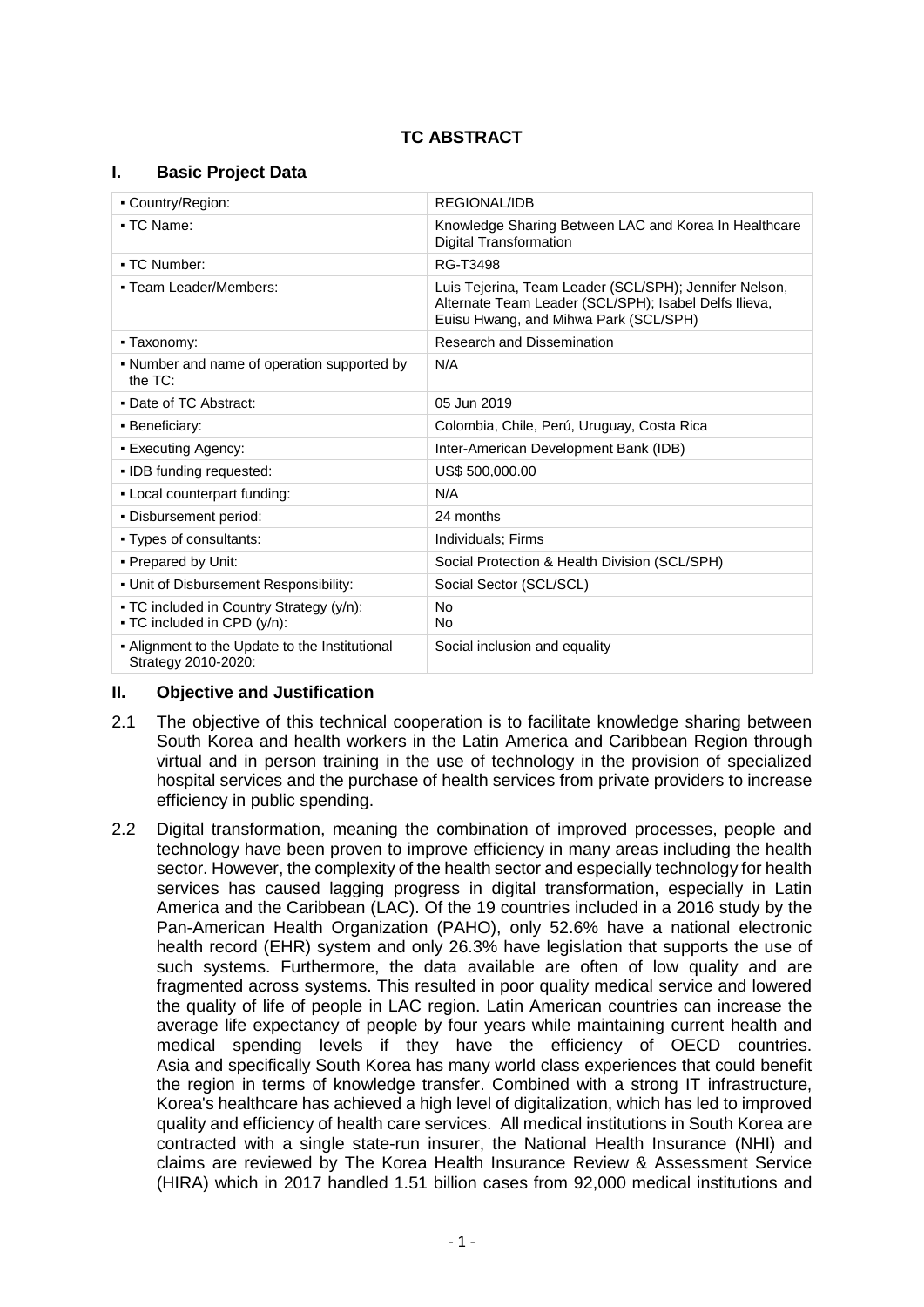executed US\$72 billion. Through the use of advanced algorithms, HIRA is able to identify unnecessary care and prevent fraud by health care providers that, if unchecked, would drive up costs. Through the careful use of digital technology, HIRA has helped save US\$ 1.19 billion, compared to only US\$ 34 million of savings from on-site visits. Big data analysis is used not only for payment of medical expenses, but also for quality improvement of medical services and patient safety management. Through such accumulated data, the government decides which healthcare services to increase and how much more to spend. At the level of health providers, South Korea also has successful experiences from which the region could learn. Since 2016, the country has created the legal base for the creation of Health Information Exchanges among medical institutions. In this environment, more than 90% of medical institutions have actively introduced Electronic medical records (EMRs). The hospital information system, built by Seoul National University Hospital Bundang (SNUBH), one of South Korea's top tertiary hospitals, was the first non-U.S. medical institution to receive Health Information and Management System Society (HIMSS) stage seven certification in 2010 and was recertified in 2016. SNUBH also has a training program through which about 300 people from 20 nationalities have already been trained annually in the areas of internal medicine, general surgery, obstetrics & gynecology.

## **III. Description of Activities and Outputs**

- 3.1 The Technical cooperation will be divided into three components: Component I will be an education program on how Korea's health insurance system and value-based payment system were designed. Component II will be a training program in hospital management in a digital hospital to share Korea's experience on how to create efficient health services and medical innovation. Component III will fund the evaluation and recommendations of participant countries. Additional countries may be added on the basis of interest and relevance of the training.
- 3.2 **Component I: Value-based purchasing in healthcare.** This component will fund the participation of 15 healthcare workers from LAC in the two-week education program run by The Health Insurance Review (HIRA) in Korea. and the National Health Insurance Corporation (NHI). Participants will learn about Korea's value-based purchasing experience and its implications from prominent experts inside and outside HIRA. The course will include sessions on how to apply the lessons learned bin LAC countries and visiting programs.
- 3.3 **Component II: CEO Leadership Academy.** This component will fund the participation of 20 hospital leaders in a one-week course. SUNBH, as a full digital hospital, will share its experience on how they have achieved digital transformation with LAC hospital leaders. Participants will see the streamlined hospital operation and management of SNUBH through lectures and visits to core departments.
- 3.4 **Component III: Recommendation and Evaluation.** After the training, each institution, HIRA and SNUBH, will write a policy recommendation for value-based purchasing in healthcare and digital hospital for selected 1-2 countries. A final evaluation of the experience will be funded at the end of the courses to document how learning was implemented in each of the countries that were able to benefit from the training. The evaluation will be conducted through interviews and focus groups of participants.